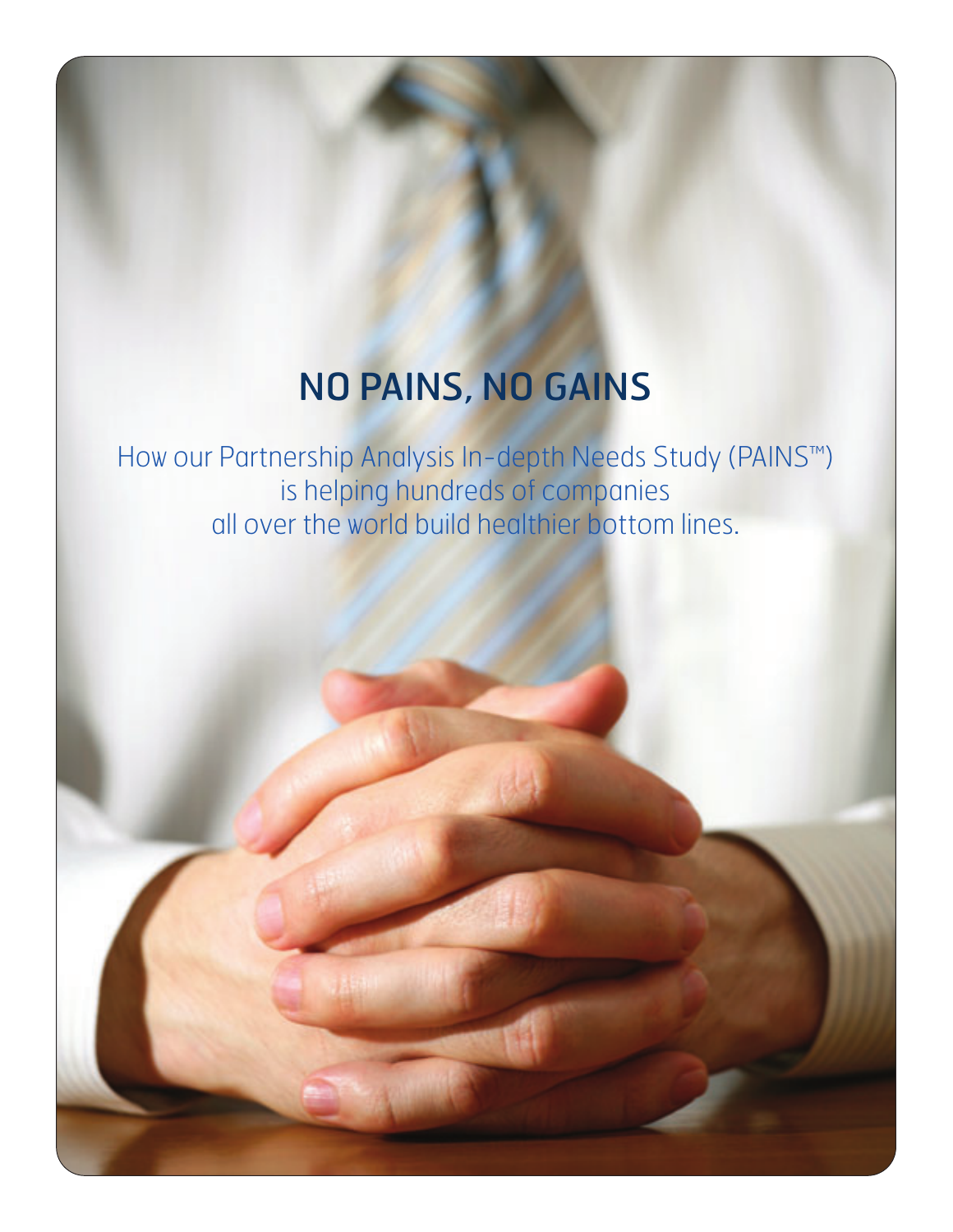## **Competitors** aren't your greatest threat



Companies invest millions in time and resources in order to stay competitive, identify trends and understand their competitors. Yet, the greatest threats to businesses don't come from outside competition but, rather, from inside their organizations. People who don't communicate and interact effectively with their teams, management and customers actually sabotage your business. And, the costs involved with continually attracting, hiring and replacing employees can rob a company of its hard-earned profits.

We understand these ongoing challenges. That's why OWLS has developed our exclusive **P**artnership **A**nalysis **I**n-depth **N**eeds **S**tudy, or PAINS™, system. It's a process that helps us start to understand the real causes of your pain, identify your organization's most pressing needs and develop programs to attract, retain and get more from all your people. It's a system that is only available from OWLS. And, it's a proven process that has helped thousands of companies all over the world build healthier bottom lines.

Our PAINS System is a pain-free process that begins with a conversation. Our people ask your people specific, probing questions that help identify key problems and opportunities you may not even know you have.

We all know the clichés. Band-aids don't fix broken bones. Chicken soup may be good for the soul but it's useless in fighting cancer. Quick fixes can't bring lasting change. And, off-the-shelf or incomplete leadership and organizational development programs won't deliver the results you need. Only programs that start by listening and pinpointing your needs can result in programs that deliver results. Investing in the right leadership program is just as important for your company's growth as investing in your IT platform. Our clients think of our programs as their growth platforms. Anything less leaves you with inaccurate input and inferior results. For client after client, OWLS programs continue to deliver results and prove their worth.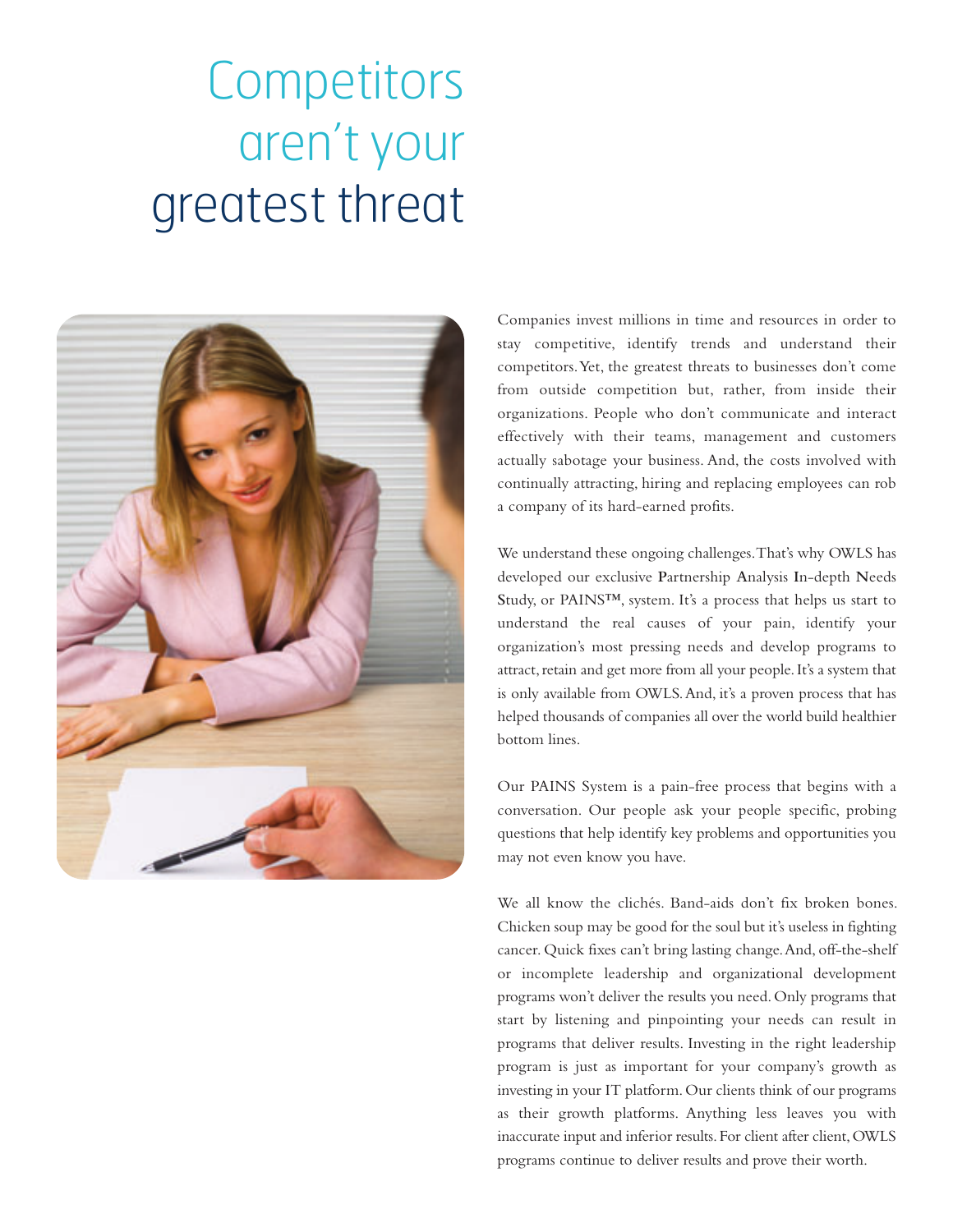

## A closer look at your PAINS

If you rattled off a vague list of symptoms to a doctor and then asked for medical advice, no responsible physician would write a prescription or wheel you off to surgery before analyzing the cause of those symptoms. The same is true when taking care of your business' training and development needs. A training group that claims to have an event that "fixes" all the communication problems in your business or boasts that their programs are all things to all companies, is just as irresponsible as a doctor who provides less than individualized treatment tailored to the specific needs of each patient. That's why OWLS takes the same diagnostic approach to developing programs that the finest physicians take in providing medical care.

Our PAINS process delivers better programs and more from every training and development dollar you invest. We begin the process by learning about your company, your people and your challenges. We explore not only job roles and team interactions but also the demographics, psychographics and culture of your organization. We not only dig into the "whats" of your organization, but also the "whys." We get up-close and intimate with how your systems are contributing to the results— or lack of results— that are causing you problems and pains.

We learn how you've addressed your challenges in the past. How you, and your key people, view the strengths and opportunities of your organization. We evaluate your employees' motivation to change, their desire for growth, their passion to make real and greater contributions. Only when our analysis is complete do we begin the task of designing the program or programs that will deliver the results you deserve.

This PAINS process is a proven system. We'd like to help put it to work for you. This analysis provides you with valuable insights into yourself, your people and your organization. Still, we don't charge you for it. And, you have no obligation to do anything after the analysis. But, we find every day that prospective customers who go through the system with us become clients and lasting partners in the process of attracting, developing and retaining leaders at every level of their organizations. We'd like to do that for you, too. Please contact us today, experience the PAINS process and start getting real results for your organization at www.owlsinc.com.

## The growing pains of employee retention\*

- ✦ The cost of replacing a management team member averages 150 percent of the individual's annual salary.
- ✦ The average price tag on replacing employees has risen to between 50 and 200 percent of their annual salaries.
- ✦ The average cost-per-hire in the U.S. has reached nearly \$4,600. That's 25 percent more than just two years ago.
- ✦ The number of companies that identify leadership training as either their first or second management priority continues to increase every year.
- ✦ Studies show quality training programs deliver an ROI of, on average, as much as 50 percent with many organizations reporting returns of as much as 100 to 200 percent.†



\*2006 data from Bersin & Associates, specialists in corporate learning research. †Data from a University of California study published in Tech Transfer.